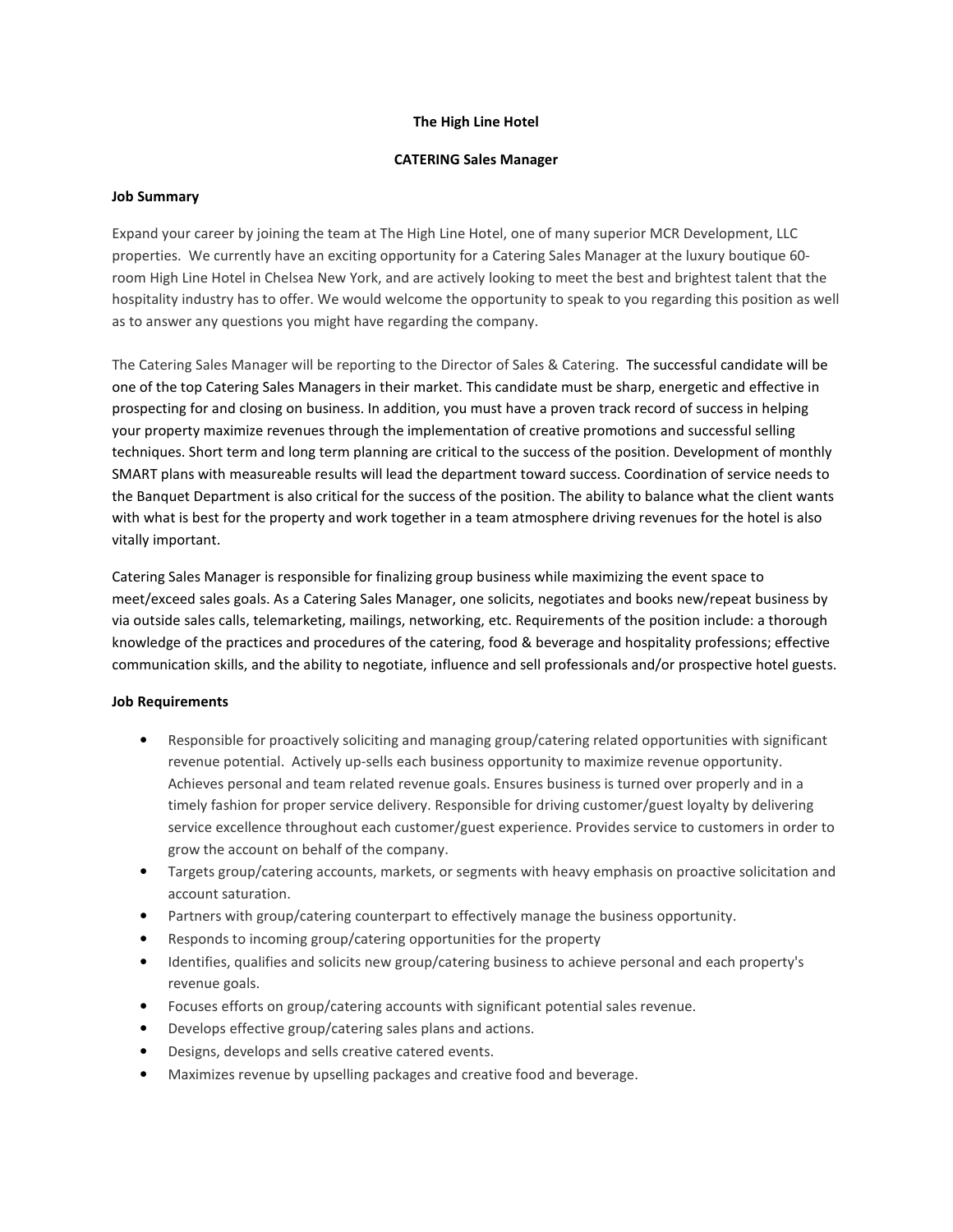- Understands the overall market competitors' strengths and weaknesses, economic trends, supply and demand etc. and knows how to sell against them.
- Closes the best opportunities for property based on market conditions and individual property needs.
- Uses negotiating skills and creative selling abilities to close on business and negotiate contracts.
- Handles complex business with significant revenue potential as well as significant customer expectations.
- Builds and strengthens relationships with existing and new customers to enable future bookings. Activities include sales calls, entertainment, FAM trips, trade shows, etc.
- Develops relationships within community to strengthen and expand customer base for group/catering sales opportunities.
- Provides excellent customer service in order to grow share of the account.
- Executes exemplary customer service to drive customer satisfaction and loyalty by assisting the customer and ensuring their satisfaction before and during their program/event.
- Serves the customer by understanding their needs and recommending the appropriate features and services that best meet their needs and exceed their expectations
- Organize meeting room bookings
	- $\circ$  Key responsibilities will be coordinating all event room needs, as well as sales support.
		- This involves direct sales calls, sales blitzes, and hotel tours. In addition, maintaining good working relationships with existing clients while exploring ways to increase revenue.
		- To include but not limited to point of inquiry, quoting rates, contract development, detailing of needs, arranging of food and beverage, audio visual requirements, communication of group requirements to hotel staff, management of meetings on day of event, posting of charges, presentation of bill and follow up.
		- Responsible for working with all clients to provide professional client services support in the planning, organization, and management of events within the facility, monitoring the logistics of these events and all event related tasks after events are concluded. Their duties will include but not be limited to working with space requirements, scheduling of events, equipment rentals, tastings, menus, invoicing, theme concept/decorating and servicing the client as necessary.
- Handles group bookings to include but not limited to point of inquiry, quoting rates, contract development, detailing of needs, communication of group requirements to hotel staff, management of group on day of event, and follow up.
- Conduct walk in site tours & pre-con meetings
- Attends management and sales meetings.
- Assist hotel management with developing and implementing hotel specific selling strategies.
- Develop an effective communication and information system with the hotel team to disseminate details of upcoming group, meeting events and special events in the primary marketing area.
- Hands-on professional with a passion to motivate others and a willingness to personally demonstrate a successful method of selling beyond goals and expectations. Mentor and develop Sales Team Members in Catering/Event Sales, while effectively implementing and monitoring sales action plans and accountability to perform to goals in a positive work environment
- Solicit new business to ensure all revenue goals are achieved or exceeded within all market segments, as well as Catering/Banquet sales. Identify business opportunities, and proactively research, analyze, and tele-market prospective clients